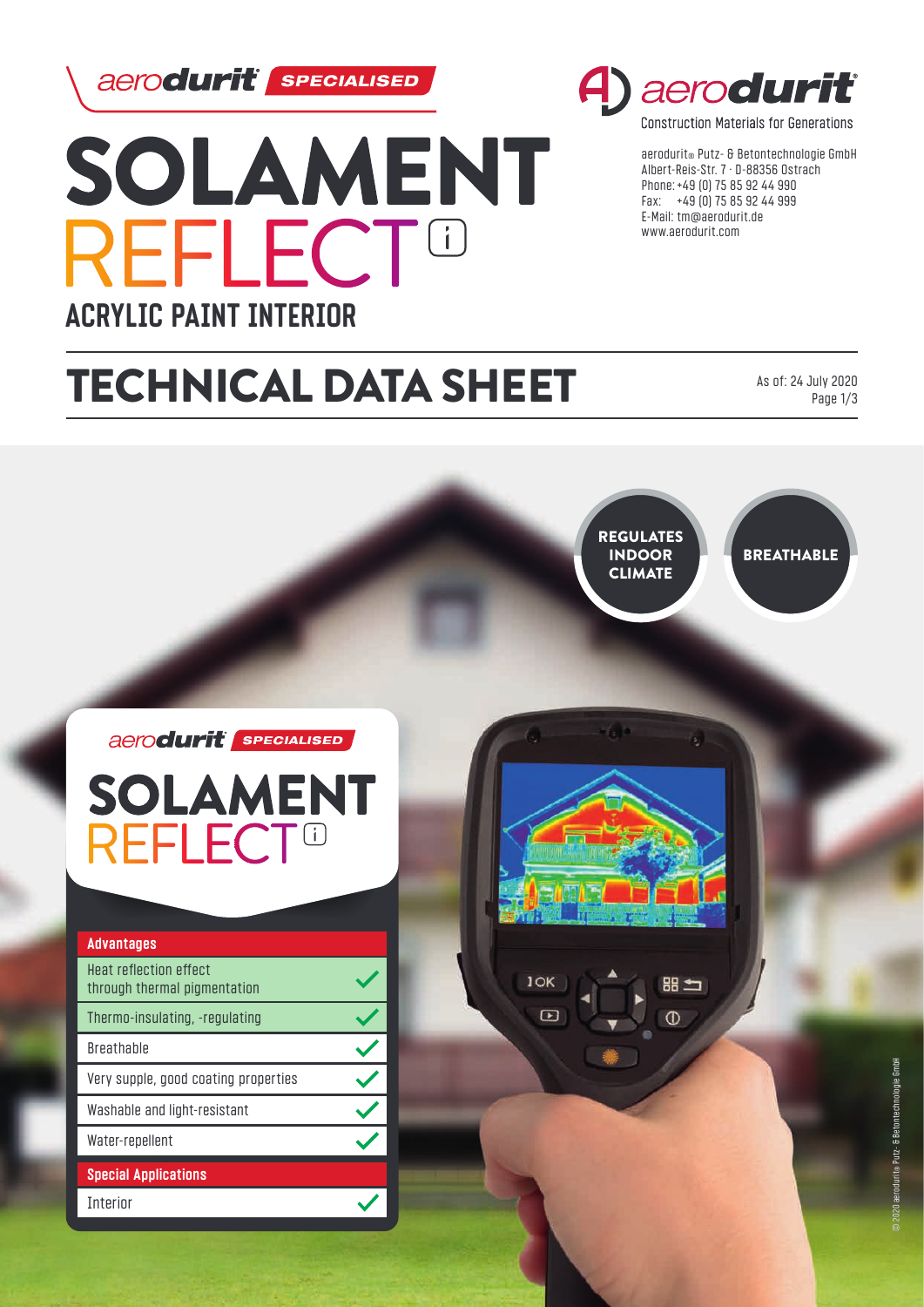aerodurit *sPECIALISED* 



# aeroduri

**Construction Materials for Generations** 

aerodurit® Putz- & Betontechnologie GmbH Albert-Reis-Str. 7 · D-88356 Ostrach Phone: +49 (0) 75 85 92 44 990 Fax: +49 (0) 75 85 92 44 999 E-Mail: tm@aerodurit.de www.aerodurit.com

# TECHNICAL DATA SHEET

As of: 24 July 2020 Page 2/3

**aerodurit® SOLAMENT REFLECT i is a water-based, permeable, fibre-reinforced interior paint based on plasticizer-free acrylic dispersions. Contains thermo-insulating and thermo-regulating pigments.**

#### PROPERTIES

Breathable, excellent moisture- and climate-regulating properties, strong heat reflection effect, improves thermal insulation and retention values, water-repellent, dirt-dissolving (photocatalysis), environmentally friendly, washable, acid- and light-resistant, very supple with good coating properties and easy to apply.

#### APPLICATION

aerodurit<sup>®</sup> SOLAMENT REFLECT i Acrylic Paint is designed for use as a heavy duty preventive measure for adverse room climate (rooms with high humidity such as utility rooms, kitchens, bathrooms). Its temperature-regulating properties ensure almost even heat distribution on the wall surfaces, actively reducing the formation of condensation and mould in cooler corners. For mineral substrates such as plaster, concrete, wood and sound old coatings as well as substrates suitable for emulsion paints (plasterboard, Fermacell etc.). The guidelines of VOB, part C / DIN 18363, paragraph 3 and the respective BFS leaflets must be observed.

### SUPPLY FORM

| <b>Trading Unit</b> | <b>Delivery Unit</b> |
|---------------------|----------------------|
| 15 L bucket         | 64 pcs./Euro pallet  |
| 10 L bucket         | 30 pcs./Euro pallet  |
| 15 L bucket         | 16 pcs./Euro pallet  |

#### PRODUCT YIELD

Undiluted per application from 150 ml/m², per litre 4−6m² (depending on substrate structure and absorbency). The actual consumption can be determined by means of a test coat.

#### TECHNICAL DATA

| Water absorption w24 $\left[\frac{kg}{m^2}\right]$ 24 h)      | 0.10                              |
|---------------------------------------------------------------|-----------------------------------|
| Water vapour permeability sd (m)                              | ca. 0.015 kg/m <sup>2</sup> 24 h  |
| Water vapour diffusion equivalents<br>air layer thickness     | ca.11m                            |
| Application temperature<br>(ambient air, object and material) | $+5^{\circ}$ C tn $+30^{\circ}$ C |
| VOC threshold value                                           | Cat. $A/cWb = 40 g/l$ (2010)      |
| VOC maximum content                                           | 1g/l                              |
| Grain grade in compliance with<br><b>DIN FN TSO 2431</b>      | Fine                              |
| Wet abrasion class in compliance<br>with DIN EN 13300         | Class <sub>2</sub>                |
| Coating ability                                               | Class <sub>2</sub>                |
| Gloss in compliance with DIN EN ISO 2813                      | Matt                              |
| Fire resistance                                               | A1 / non-combustible              |



#### PREPARATION AND MIXING

 $(\surd)$ aerodurit<sup>®</sup> SOLAMENT REFLECT i Acrylic Paint can be applied directly after **thorough stirring**. If necessary, stir repeatedly during application. For use as a primer, can be diluted up to 5% with fresh water (for absorbent substrates − see Surface Pretreatment).



#### **COLOURING**

White. Tint only with suitable tinting concentrates. Numerous factory-made colour tints derived from the NCS colour system are available.



### NOTES AND PRECAUTIONS

Carefully cover the area around the surface to be coated. Wear gloves and safety goggles (not glasses). Avoid skin and eye contact. Remove splashes immediately with plenty of water. Clean tools thoroughly with water immediately after use. Do not use in direct sunlight, rain, strong wind, when there is a risk of frost or a relative humidity above 80 %. Always use paint from the same batch to achieve a uniform appearance. Do not mix with other colours.